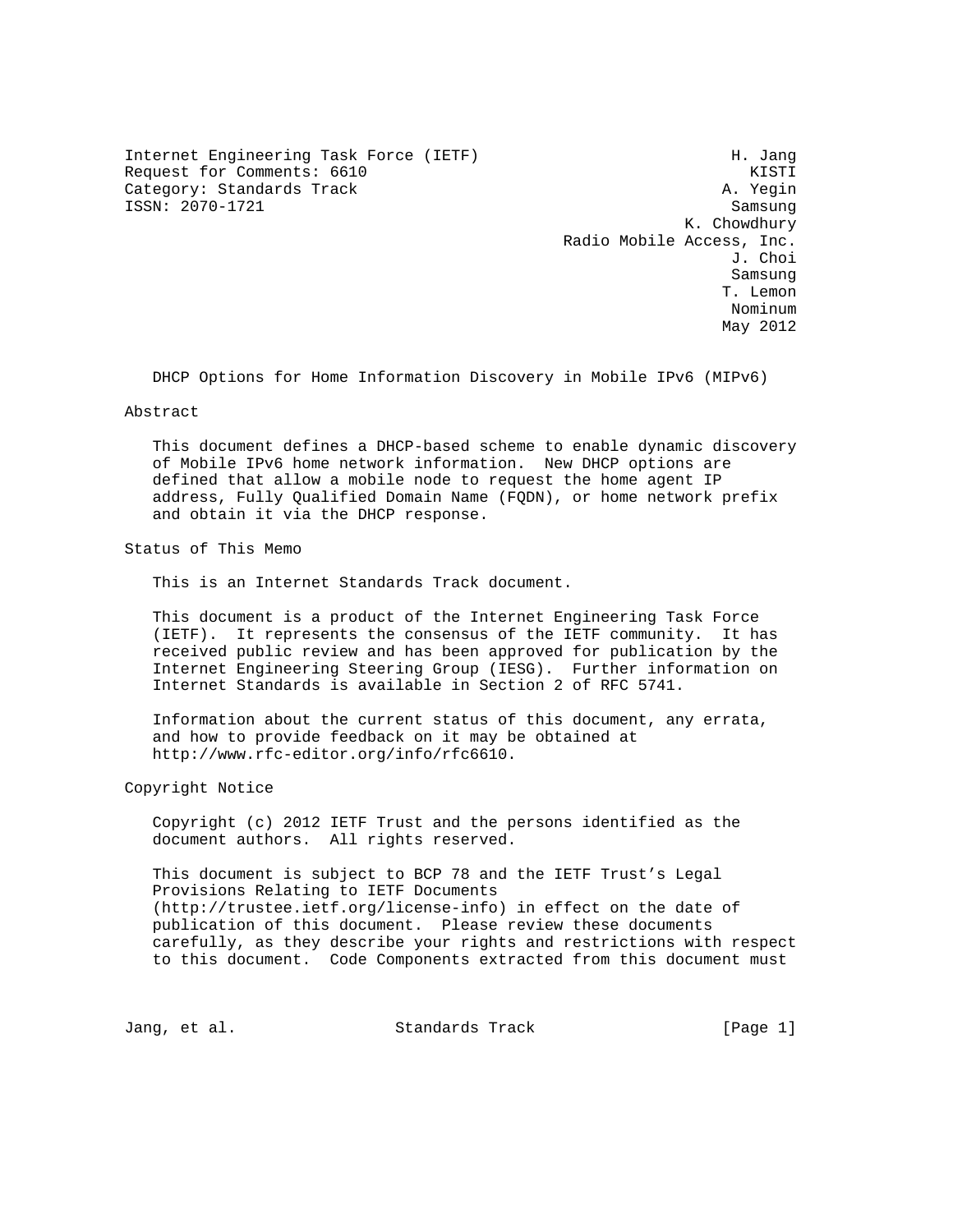include Simplified BSD License text as described in Section 4.e of the Trust Legal Provisions and are provided without warranty as described in the Simplified BSD License.

 This document may contain material from IETF Documents or IETF Contributions published or made publicly available before November 10, 2008. The person(s) controlling the copyright in some of this material may not have granted the IETF Trust the right to allow modifications of such material outside the IETF Standards Process. Without obtaining an adequate license from the person(s) controlling the copyright in such materials, this document may not be modified outside the IETF Standards Process, and derivative works of it may not be created outside the IETF Standards Process, except to format it for publication as an RFC or to translate it into languages other than English.

# Table of Contents

| 2.1                         |                                                             |
|-----------------------------|-------------------------------------------------------------|
|                             | 3. DHCP Options for Home Network/Agent Dynamic Discovery  4 |
|                             | 3.1. MIPv6 Home Network ID FODN Option 4                    |
|                             | 3.2. Home Network Information Options 5                     |
|                             | 3.2.1. MIPv6 Visited Home Network Information Option 5      |
|                             | 3.2.2. MIPv6 Identified Home Network Information Option 6   |
|                             | 3.2.3. MIPv6 Unrestricted Home Network Information Option 6 |
|                             |                                                             |
|                             |                                                             |
|                             |                                                             |
|                             |                                                             |
|                             |                                                             |
|                             |                                                             |
|                             | 4.1.2. Processing MIPv6 Configuration Information 10        |
|                             |                                                             |
|                             |                                                             |
|                             | 4.4. Home Agent Discovery Using a Network Access Server 12  |
|                             |                                                             |
| б.                          |                                                             |
| $7_{\scriptscriptstyle{1}}$ |                                                             |
|                             |                                                             |
|                             |                                                             |
|                             |                                                             |

Jang, et al. Standards Track [Page 2]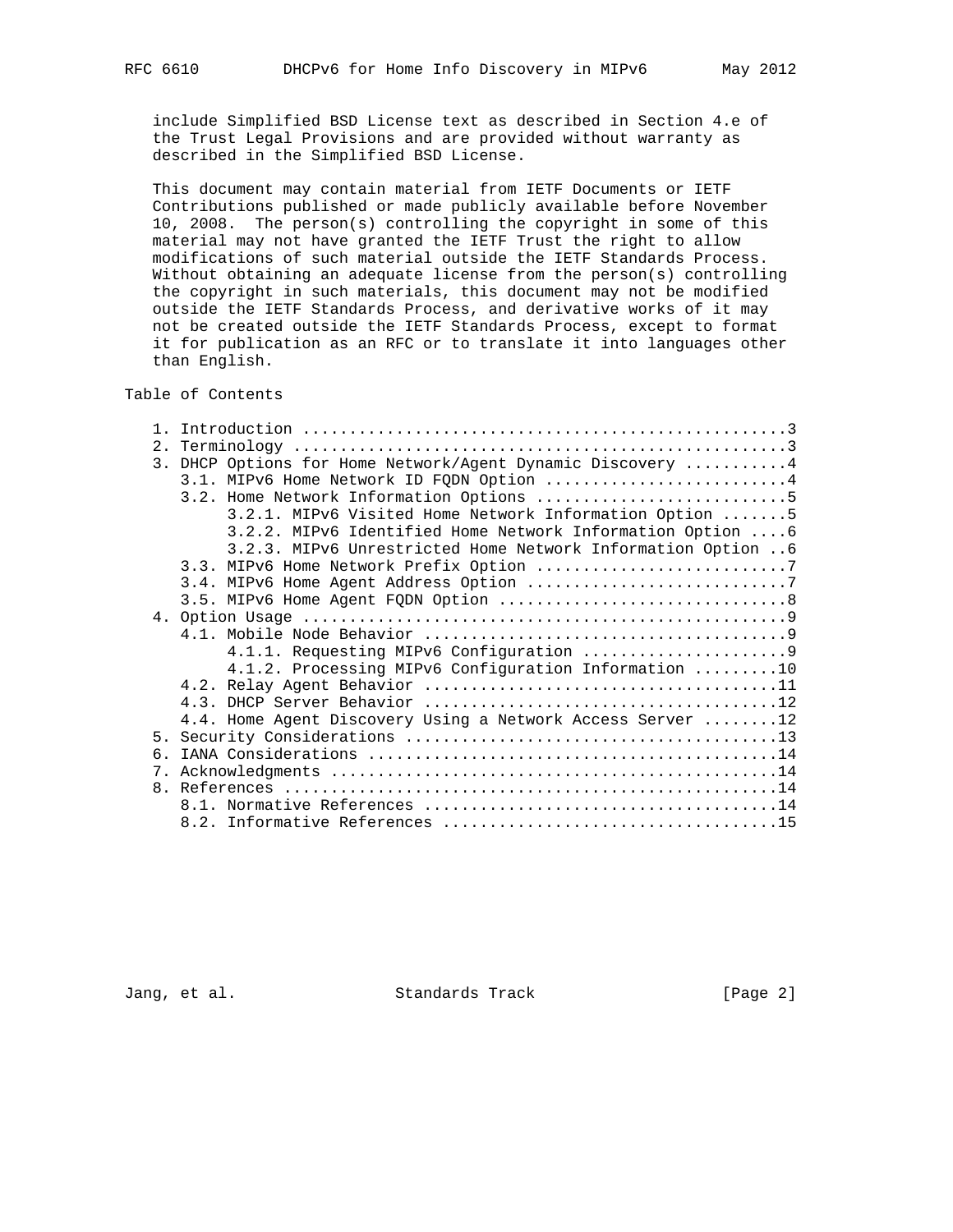## 1. Introduction

 Before a mobile node can engage in Mobile IPv6 signaling with a home agent, it should either know the IP address of the home agent via pre-configuration or dynamically discover it. The Mobile IPv6 specification [RFC6275] describes how home agents can be dynamically discovered by mobile nodes that know the home network prefix. This scheme does not work when prefix information is not already available to the mobile node. This document specifies extensions to DHCPv6 [RFC3736] [RFC3315] to deliver the home agent information to the mobile node in the form of the IP address of the home agent or the Fully Qualified Domain Name (FQDN) [RFC1035] of the home agent. The information delivered to the mobile node may also include the home prefix for the mobile node. The solution involves defining new DHCP options to carry home network prefixes, home agent IP addresses, and FQDN information. The mobile node MAY also use the home prefix to discover the list of home agents serving the home prefix using the Dynamic Home Agent Address Discovery mechanism specified in [RFC6275].

 As part of configuring the initial TCP/IP parameters, a mobile node can find itself a suitable home agent. Such a home agent might reside in the access network to which the mobile node connects or in a home network with which the mobile node is associated. A mobile node can indicate its home network identity when roaming to a visited network in order to obtain the MIPv6 bootstrap parameters from the home network. As an example, the visited network may determine the home network of the mobile node based on the realm portion of the NAI (Network Access Identifier) [RFC4282] used in access authentication [RFC5447].

 The mobile node may or may not be connected to the "home" network when it attempts to learn Mobile IPv6 home network information. This allows operators to centrally deploy home agents while being able to bootstrap mobile nodes that are already roaming. This scenario also occurs when Hierarchical Mobile IPv6 (HMIPv6) [RFC5380] is used, where the mobile node is required to discover the MAP (a special home agent) that is located multiple hops away from the mobile node's attachment point.

2. Terminology

 The key words "MUST", "MUST NOT", "REQUIRED", "SHALL", "SHALL NOT", "SHOULD", "SHOULD NOT", "RECOMMENDED", "MAY", and "OPTIONAL" in this document are to be interpreted as described in [RFC2119].

Jang, et al. Standards Track [Page 3]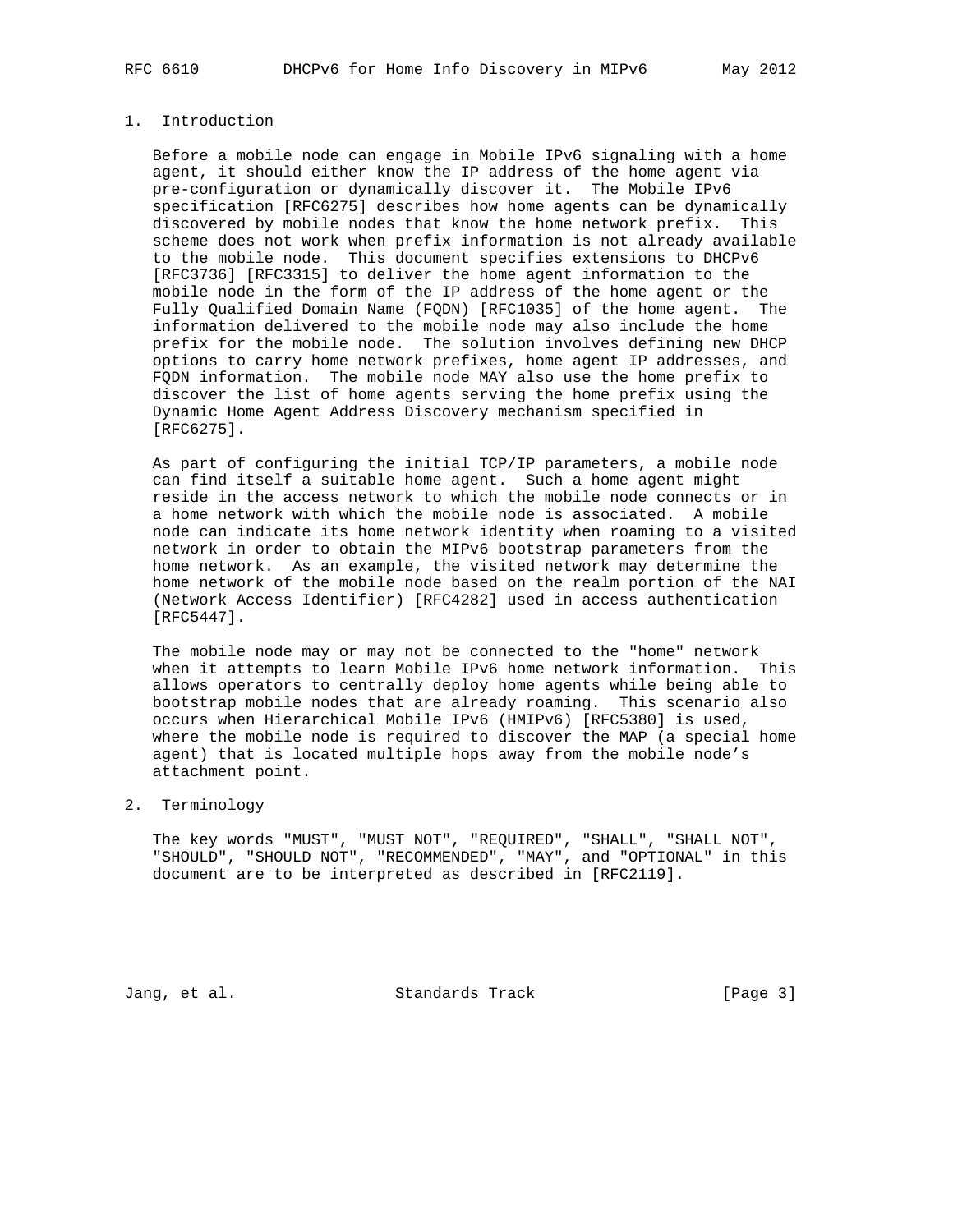General mobility terminology can be found in [RFC3753]. The following additional terms, as defined in [RFC4640], are used in this document:

- Access Service Provider (ASP): A network operator that provides direct IP packet forwarding to and from the mobile node.
- Mobility Service Provider (MSP): A service provider that provides Mobile IPv6 service. In order to obtain such service, the mobile node must be authenticated and authorized to use the Mobile IPv6 service.
- Mobility Service Authorizer (MSA): A service provider that authorizes Mobile IPv6 service.
- 3. DHCP Options for Home Network/Agent Dynamic Discovery

 This section introduces new DHCP options that are used for dynamic discovery of the home agent's IPv6 address, IPv6 home network prefix, or FQDN information in Mobile IPv6. Transport to a home agent over IPv4 is also supported by specifying an IPv4-Embedded IPv6 address. The detailed procedures are described in Section 2.3.2 of "Mobile IPv6 Support for Dual Stack Hosts and Routers" [RFC5555].

 The names of options listed in this section all start with MIPv6, in order to differentiate them from other DHCP options that might have similar names. However, throughout the rest of this document, the options are referred to by name without the MIPv6 prefix, for brevity.

3.1. MIPv6 Home Network ID FQDN Option

 This option is used by mobile nodes to communicate to the DHCP server an FQDN that identifies the target home network for which the client is requesting configuration information. When the mobile node requests configuration for more than one target home network, this option is also used by the server to identify the target home network for each Identified Home Network Information option returned.

 When a mobile node sends this option to request information about a specific home network, the option is simply included in the DHCP message from the mobile node. When a server responds with an Identified Home Network Information option, this option MUST be encapsulated in the Identified Home Network Information option that it identifies.

Jang, et al. Standards Track [Page 4]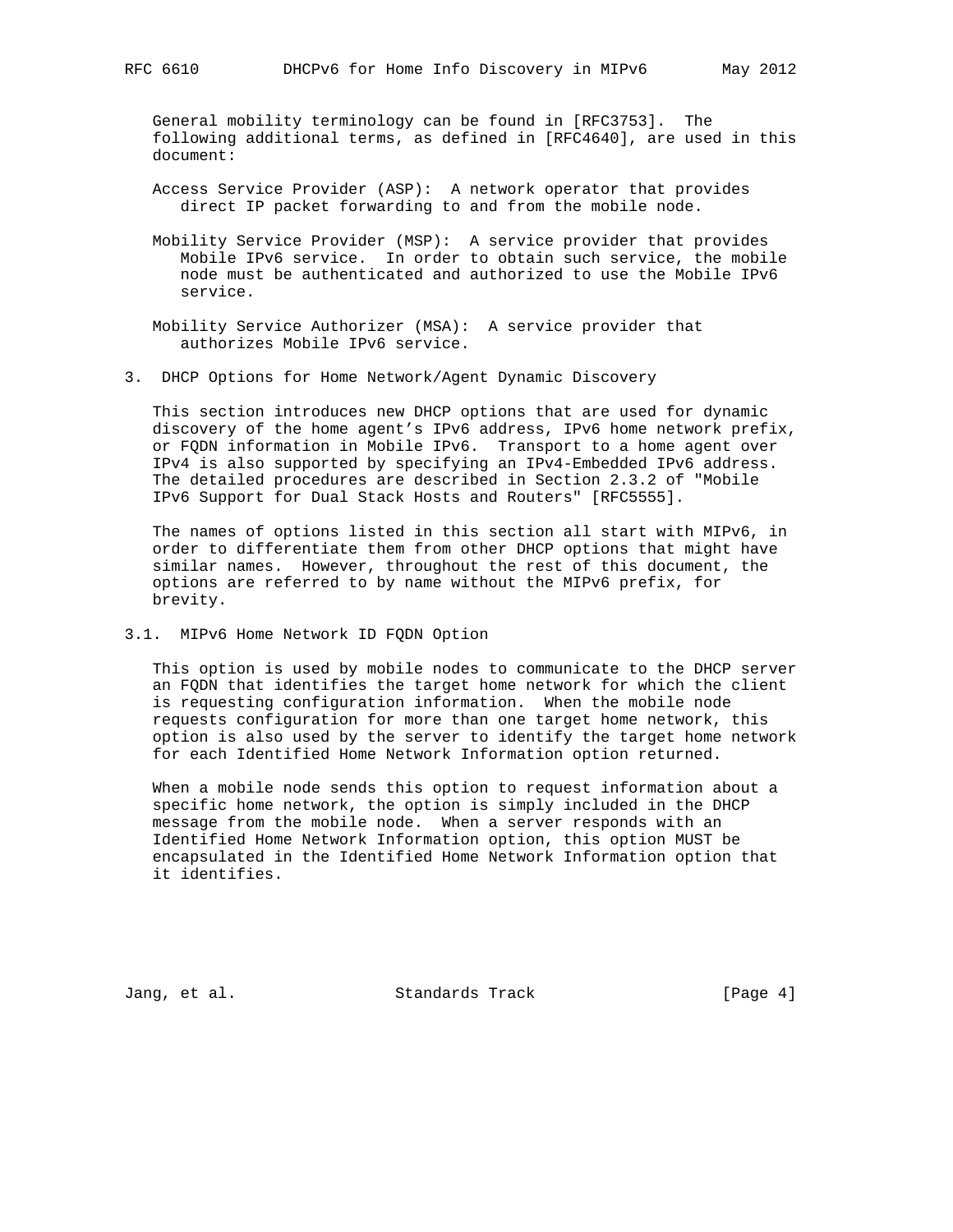0  $1$  2 3 0 1 2 3 4 5 6 7 8 9 0 1 2 3 4 5 6 7 8 9 0 1 2 3 4 5 6 7 8 9 0 1 +-+-+-+-+-+-+-+-+-+-+-+-+-+-+-+-+-+-+-+-+-+-+-+-+-+-+-+-+-+-+-+-+ | OPTION\_MIP6\_HNIDF | Option-len | +-+-+-+-+-+-+-+-+-+-+-+-+-+-+-+-+-+-+-+-+-+-+-+-+-+-+-+-+-+-+-+-+ | | | Home Network Identifier FQDN | . . . . +-+-+-+-+-+-+-+-+-+-+-+-+-+-+-+-+-+-+-+-+-+-+-+-+-+-+-+-+-+-+-+-+ Option-code: OPTION\_MIP6\_HNIDF (49)

Option-len: Length of option, per RFC 3315

- Home Network Identifier FQDN: A Fully Qualified Domain Name (FQDN) that identifies a mobile IP home network for which the client is seeking configuration information. This is encoded in accordance with RFC 3315, Section 8, "Representation and Use of Domain Names".
- 3.2. Home Network Information Options

 There are three different options that specify home network information. Which of these options is used depends on what kind of home network information the client needs. Each of these options is used to encapsulate options containing prefix and home agent information about the home network for which configuration information was requested.

3.2.1. MIPv6 Visited Home Network Information Option

 This option is used by relay agents and DHCP servers to provide information about the local home network.

0  $1$  2 3 0 1 2 3 4 5 6 7 8 9 0 1 2 3 4 5 6 7 8 9 0 1 2 3 4 5 6 7 8 9 0 1 +-+-+-+-+-+-+-+-+-+-+-+-+-+-+-+-+-+-+-+-+-+-+-+-+-+-+-+-+-+-+-+-+ OPTION\_MIP6\_VDINF | Option-len +-+-+-+-+-+-+-+-+-+-+-+-+-+-+-+-+-+-+-+-+-+-+-+-+-+-+-+-+-+-+-+-+ | | | Options | . . . . +-+-+-+-+-+-+-+-+-+-+-+-+-+-+-+-+-+-+-+-+-+-+-+-+-+-+-+-+-+-+-+-+

Jang, et al. Standards Track [Page 5]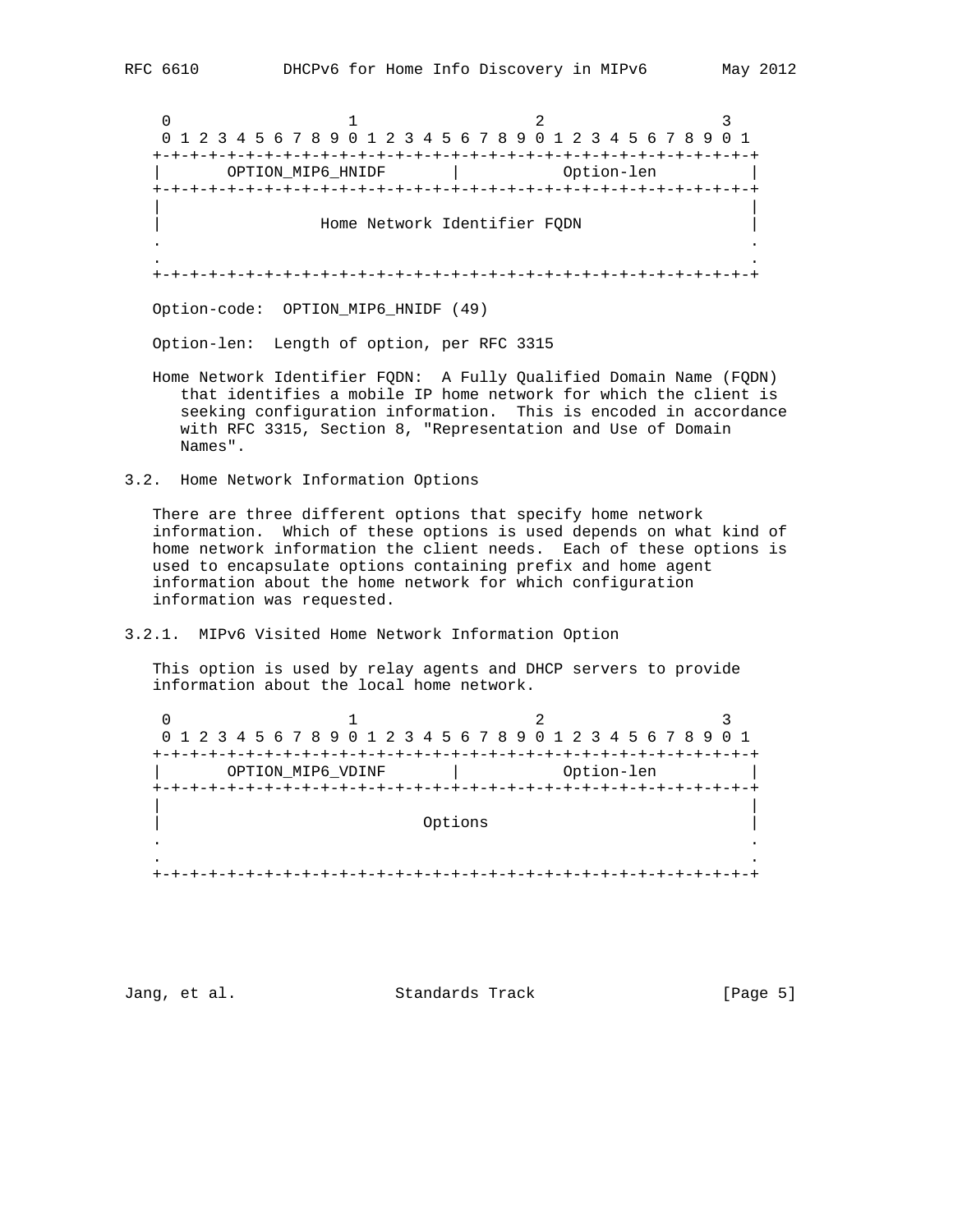Option-code: OPTION\_MIP6\_VDINF (50)

Option-len: Length of option, per RFC 3315

 Options: One or more options, specifying information about the local ASP (visited domain).

3.2.2. MIPv6 Identified Home Network Information Option

 This option is used by relay agents and DHCP servers to provide information about the home network identified by a Home Network Identifier FQDN option.

0  $1$  2 3 0 1 2 3 4 5 6 7 8 9 0 1 2 3 4 5 6 7 8 9 0 1 2 3 4 5 6 7 8 9 0 1 +-+-+-+-+-+-+-+-+-+-+-+-+-+-+-+-+-+-+-+-+-+-+-+-+-+-+-+-+-+-+-+-+ | OPTION\_MIP6\_IDINF | Option-len | +-+-+-+-+-+-+-+-+-+-+-+-+-+-+-+-+-+-+-+-+-+-+-+-+-+-+-+-+-+-+-+-+ | | | Options | . . . . +-+-+-+-+-+-+-+-+-+-+-+-+-+-+-+-+-+-+-+-+-+-+-+-+-+-+-+-+-+-+-+-+

Option-code: OPTION\_MIP6\_IDINF (69)

Option-len: Length of option, per RFC 3315

- Options: One or more options, specifying information about the home network identified by a Home Network Identifier FQDN option sent by a mobile node.
- 3.2.3. MIPv6 Unrestricted Home Network Information Option

 This option is used by relay agents and DHCP servers to provide information about the a home network specified by the DHCP server administrator.

0  $1$  2 3 0 1 2 3 4 5 6 7 8 9 0 1 2 3 4 5 6 7 8 9 0 1 2 3 4 5 6 7 8 9 0 1 +-+-+-+-+-+-+-+-+-+-+-+-+-+-+-+-+-+-+-+-+-+-+-+-+-+-+-+-+-+-+-+-+ OPTION\_MIP6\_UDINF | Option-len +-+-+-+-+-+-+-+-+-+-+-+-+-+-+-+-+-+-+-+-+-+-+-+-+-+-+-+-+-+-+-+-+ | | | Options | . . . . +-+-+-+-+-+-+-+-+-+-+-+-+-+-+-+-+-+-+-+-+-+-+-+-+-+-+-+-+-+-+-+-+

Jang, et al. Standards Track [Page 6]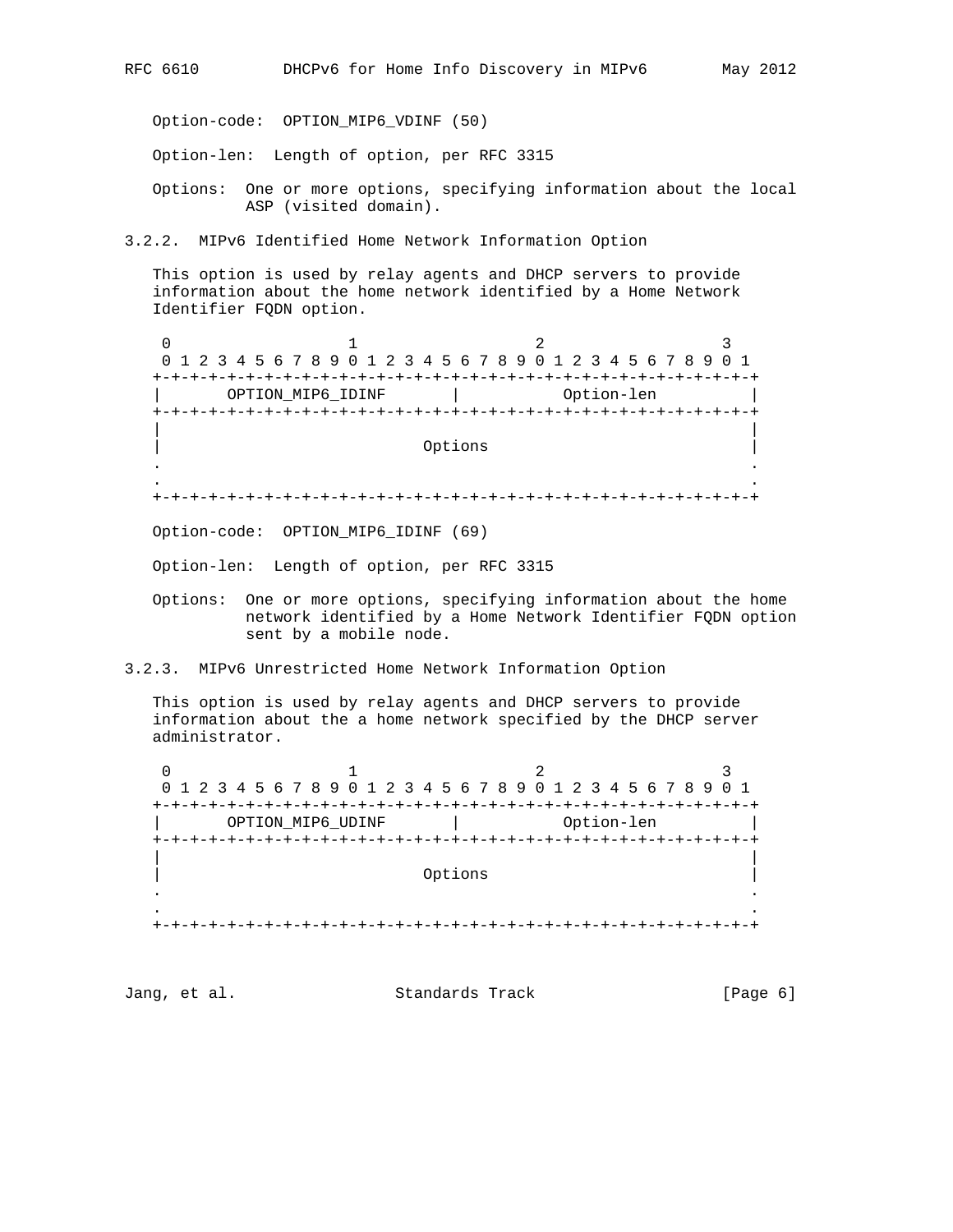Option-code: OPTION\_MIP6\_UDINF (70)

Option-len: Length of option, per RFC 3315

 Options: One or more options, specifying information about some home network as specified by the DHCP server administrator.

3.3. MIPv6 Home Network Prefix Option

 This option is used by DHCP servers and relay agents to define the prefix for a home network. This option should only appear in one of the Home Network Information options.

0  $1$  2 3 0 1 2 3 4 5 6 7 8 9 0 1 2 3 4 5 6 7 8 9 0 1 2 3 4 5 6 7 8 9 0 1 +-+-+-+-+-+-+-+-+-+-+-+-+-+-+-+-+-+-+-+-+-+-+-+-+-+-+-+-+-+-+-+-+ | OPTION\_MIP6\_HNP | Option-len +-+-+-+-+-+-+-+-+-+-+-+-+-+-+-+-+-+-+-+-+-+-+-+-+-+-+-+-+-+-+-+-+ | Prefix-len | | +-+-+-+-+-+-+-+-+ + | | | Prefix | | | | +-+-+-+-+-+-+-+ | | +-+-+-+-+-+-+-+-+-+-+-+-+-+-+-+-+-+-+-+-+-+-+-+-+-+ Option-code: OPTION\_MIP6\_HNP (71)

Option-len: Length of option, per RFC 3315

Prefix-len: Length of prefix

Prefix: Home Network Prefix

3.4. MIPv6 Home Agent Address Option

 This option is used by DHCP servers and relay agents to specify the home agent IP address. In cases where the home agent must be contacted over an IPv4-only infrastructure, the IPv4 address is specified as an IPv4-Embedded IPv6 address using the "Well-Known Prefix" [RFC6052]. This option should only appear in one of the Home Network Information options.

Jang, et al. Standards Track Frack [Page 7]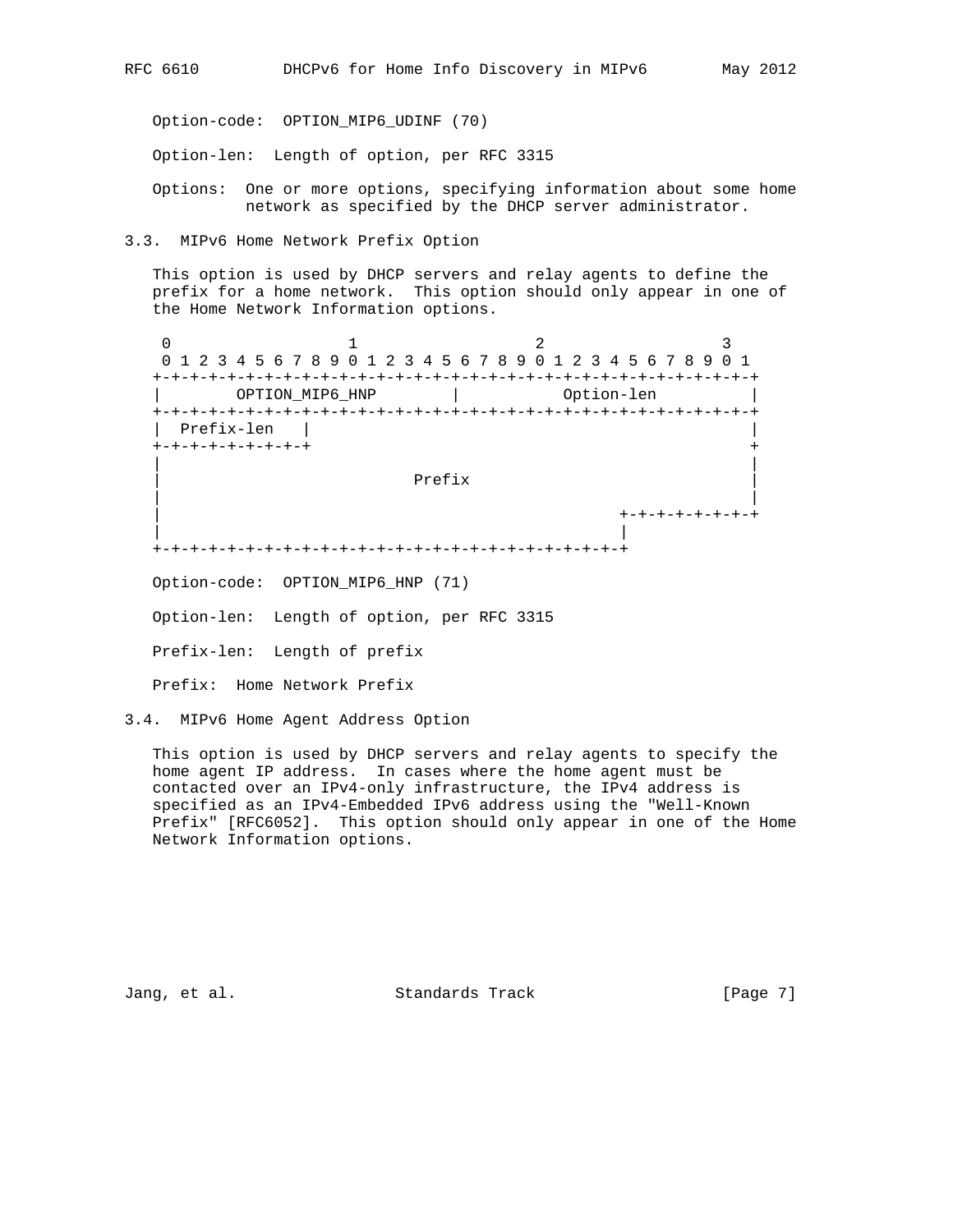0  $1$  2 3 0 1 2 3 4 5 6 7 8 9 0 1 2 3 4 5 6 7 8 9 0 1 2 3 4 5 6 7 8 9 0 1 +-+-+-+-+-+-+-+-+-+-+-+-+-+-+-+-+-+-+-+-+-+-+-+-+-+-+-+-+-+-+-+-+ | OPTION\_MIP6\_HAA | Option-len | +-+-+-+-+-+-+-+-+-+-+-+-+-+-+-+-+-+-+-+-+-+-+-+-+-+-+-+-+-+-+-+-+ | | | | | Address | American International Section 1991 | Address | Address | American International International International International International International International International International International Int | | | | +-+-+-+-+-+-+-+-+-+-+-+-+-+-+-+-+-+-+-+-+-+-+-+-+-+-+-+-+-+-+-+-+ Option-code: OPTION\_MIP6\_HAA (72) Option-len: Length of option, per RFC 3315

Address: IP Address of home agent

3.5. MIPv6 Home Agent FQDN Option

 This option is used by DHCP servers and relay agents to specify the home agent FQDN. This FQDN is used to look up one or more A or AAAA records containing IPv4 or IPv6 addresses for the home agent, as needed. This option should only appear in one of the Home Network Information options.

0  $1$  2 3 0 1 2 3 4 5 6 7 8 9 0 1 2 3 4 5 6 7 8 9 0 1 2 3 4 5 6 7 8 9 0 1 +-+-+-+-+-+-+-+-+-+-+-+-+-+-+-+-+-+-+-+-+-+-+-+-+-+-+-+-+-+-+-+-+ | OPTION\_MIP6\_HAF | Option-len | +-+-+-+-+-+-+-+-+-+-+-+-+-+-+-+-+-+-+-+-+-+-+-+-+-+-+-+-+-+-+-+-+ | | | | | FQDN | | | | | +-+-+-+-+-+-+-+-+-+-+-+-+-+-+-+-+-+-+-+-+-+-+-+-+-+-+-+-+-+-+-+-+

Option-code: OPTION\_MIP6\_HAF (73)

Option-len: Length of option, per RFC 3315

 Address: FQDN resolving to one or more IPv4 and/or IPv6 addresses for the home agent. This is encoded in accordance with RFC 3315, Section 8, "Representation and Use of Domain Names".

Jang, et al. Standards Track [Page 8]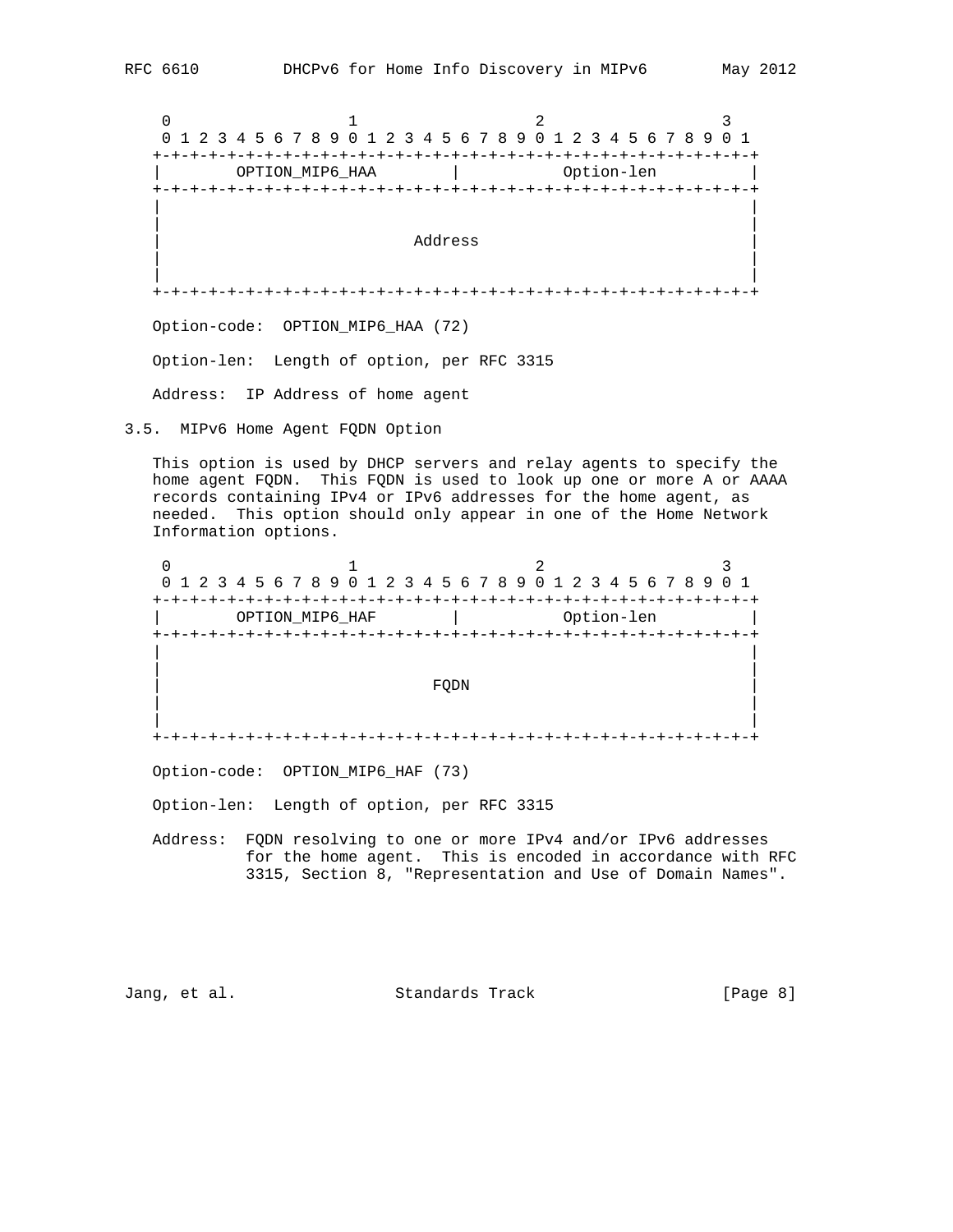### 4. Option Usage

 The requesting and sending of the proposed DHCP options follow the rules for DHCPv6 options in [RFC3315].

## 4.1. Mobile Node Behavior

 Mobile nodes MAY obtain MIPv6 configuration information during either a stateful configuration exchange [RFC3315] or a stateless configuration exchange [RFC3736].

 Mobile nodes that obtain MIPv6 configuration information using a stateful configuration exchange SHOULD include the same options in every message they send to the DHCP server.

 Mobile nodes that obtain MIPv6 configuration using a stateless exchange MAY omit MIPv6 configuration from some exchanges, but SHOULD reconfigure whenever a change in the attached network is detected. If the DHCP server responds to a MIPv6-related stateless configuration request with an Information Request Timer option, the mobile node SHOULD attempt to reconfigure when the IRT expires.

 A mobile node using stateless configuration may try to perform home network information discovery when it lacks home network information for MIPv6 or needs to change the home agent for some reason. For example, this may be necessary to recover from the failure of an existing home agent or to use the local home agent located in the network where the mobile node is currently attached. Note that despite the home information discovery procedure, the mobile node may continue to use the old home agent, in order to avoid losing current sessions.

## 4.1.1. Requesting MIPv6 Configuration

 Mobile nodes signal that they are interested in being configured with MIPv6 home agent information by requesting one or more of the three Home Network Information options: the Visited Home Network Information option, the Identified Home Network Information option, or the Unrestricted Home Network Information option. To request these options, the client lists them in the Option Request Option (ORO). A client that requests any of these three options in the ORO MUST also request the Home Network Identifier FQDN option, the Home Network Prefix option, the Home Agent Address option, and the Home Agent FQDN option.

 If the mobile node requests the Visited Home Network Information option, this indicates that it is interested in learning the home

Jang, et al. Standards Track [Page 9]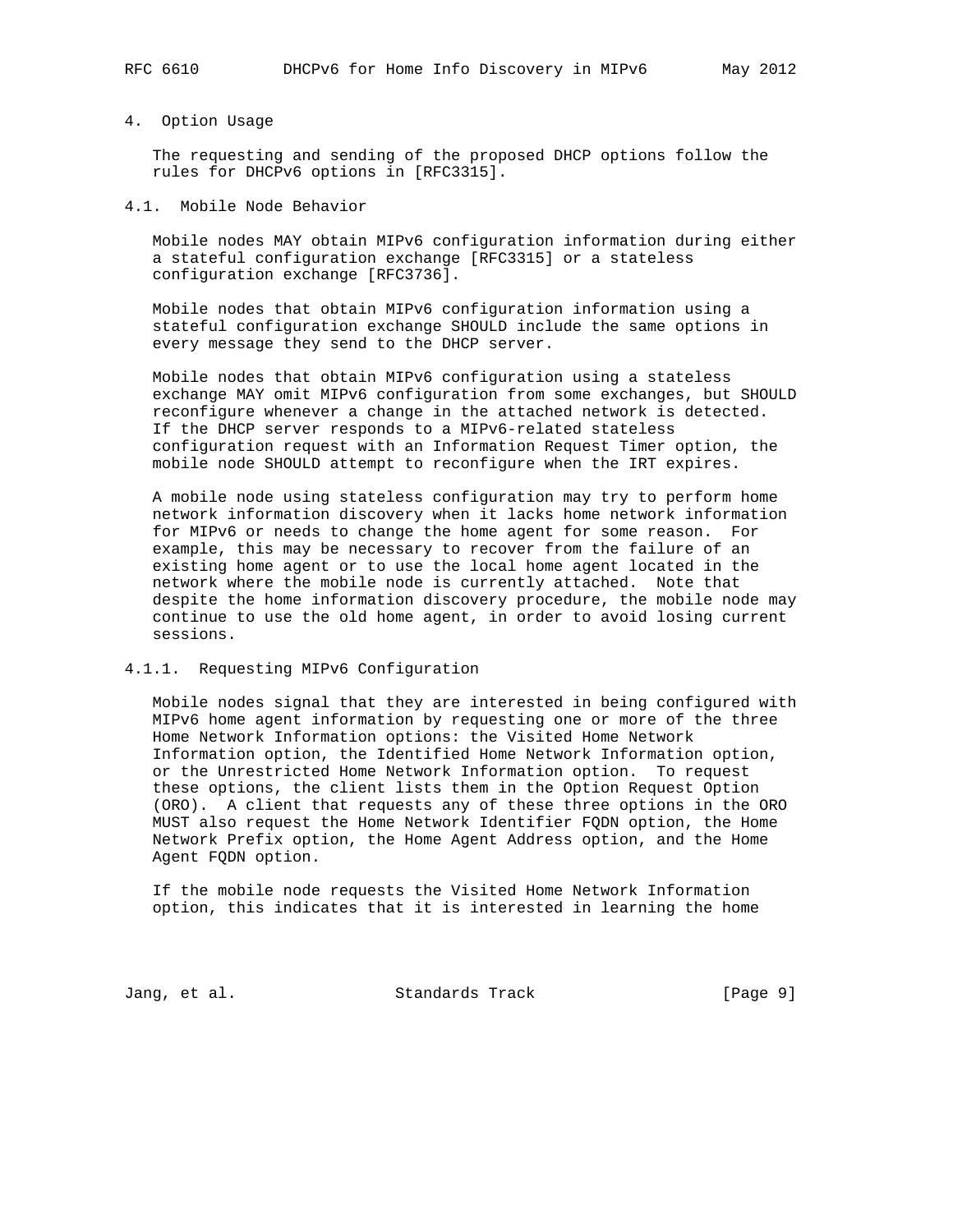network information that pertains to the currently visited network. This type can be used to discover local home agents in the local ASP.

 If the mobile node requests the Identified Home Network Information option, this indicates that it is interested in learning the home network information that pertains to a specified realm. This type can be used to discover home agents that are hosted by a user's home domain or by any target domain. A mobile node requesting the Identified Home Network Information option MUST include a Client Home Network ID FQDN option identifying the MSP being identified. The target MSP can be a mobile node's home MSP or any MSP that has a trusted roaming relationship with the mobile node's MSA.

 If the mobile node has no preference as to the home network with which it should be configured, it SHOULD request the Unrestricted Home Network Information option, and SHOULD NOT request either the Visited Home Network Information option or the Identified Home Network Information option.

 A client that wishes to be configured with both the Visited Home Network Information option and the Identified Home Network Information option may request both options in the Option Request Option. A client may request information about more than one identified domain by requesting the Identified Home Network Information option in the ORO and including more than one Home Network ID FQDN option. A client that sends more than one Home Network ID FQDN option MUST request the Home Network ID option in the ORO.

4.1.2. Processing MIPv6 Configuration Information

 DHCP Clients on mobile nodes should be prepared to receive any MIPv6 Home Network Information options they request. If more than one Home Network ID FQDN option was sent, the client should be prepared to handle zero or more Identified Home Network Information options in response; the DHCP server may not have configuration information for all targeted domains, or, indeed, for any. If a misconfigured server returns an Identified Home Network Information option that does not contain a Home Network ID FQDN option corresponding to one that the client requested, the client MUST silently discard that Identified Home Network Information option.

 If any of the three Home Network Information options is returned, configuration information will be included within it. The client must be prepared to handle home agent addresses in the form of either the Home Agent Address option or the Home Agent FQDN option.

Jang, et al. Standards Track [Page 10]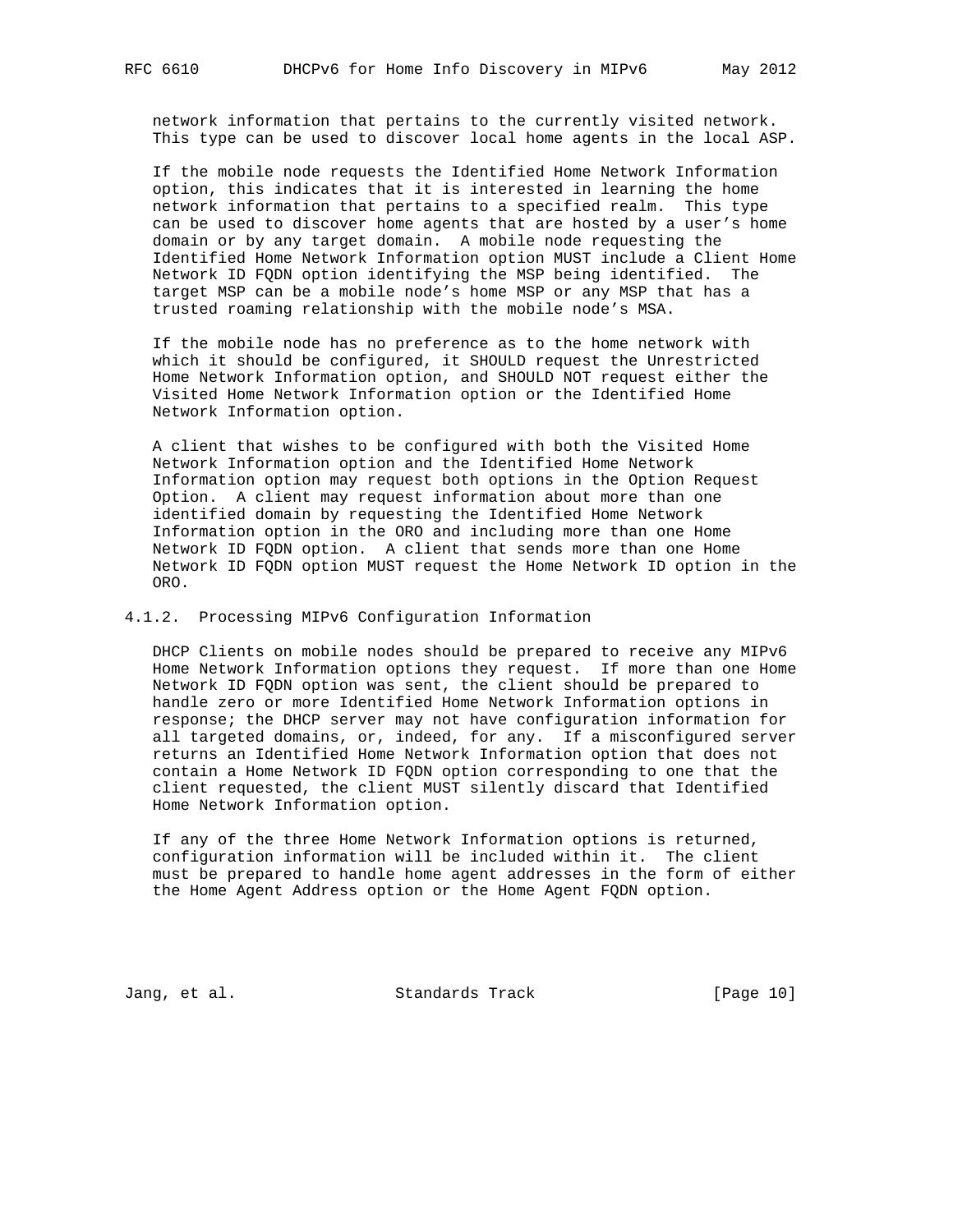If the client finds an IPv4-Embedded IPv6 address in a Home Agent Address option, it may only use this address to communicate over IPv4. If a Home Network Information option does not contain complete configuration information, the client MUST silently discard that Home Network Information option.

 If the client receives any Home Network ID FQDN options, Home Network Prefix options, Home Agent Address options, or Home Agent FQDN options that are not encapsulated in one of the three types of Home Network Information options, it MUST silently discard these options.

 The DHCP client must pass whatever configuration information it receives to the appropriate mobile IP implementation on the mobile node. How this is done, and what the mobile IP implementation on the mobile node does with this information, is outside the scope of this document.

 As described later in this section, servers may provide more than one Home Network Information option or multiple Home Agent Prefix, Home Agent Address, or Home Agent FQDN options. When provided with multiple Visited Home Network Information options or Unrestricted Home Network Information options of the same type, or with multiple sub-options within such an option, the mobile node SHOULD choose the first one that it can employ.

 If the DHCP client on a mobile node receives any Home Network Prefix options, Home Agent Address option, or Home Agent FQDN option that are not contained within Home Network Information options, the DHCP client MUST silently discard these options.

### 4.2. Relay Agent Behavior

 In some cases, DHCP relay agents may have access to configuration information for the mobile node. In such cases, relay agents MAY send Visited Home Network Information options, Identified Home Network Information options, and/or Unrestricted Home Network Information options to the DHCP server. To do so, the relay agent MUST encapsulate these options in a Relay-Supplied Options option [RFC6422]. If the DHCP relay agent includes any Identified Home Network Information options, these options MUST correspond to home networks identified in Home Network ID FQDN options in the client request. In addition, each Identified Home Network Information option must contain a Home Network ID FQDN option identical to the one sent by the client, to identify the network to the client.

No special handling is required when processing relay-reply messages.

Jang, et al. Standards Track [Page 11]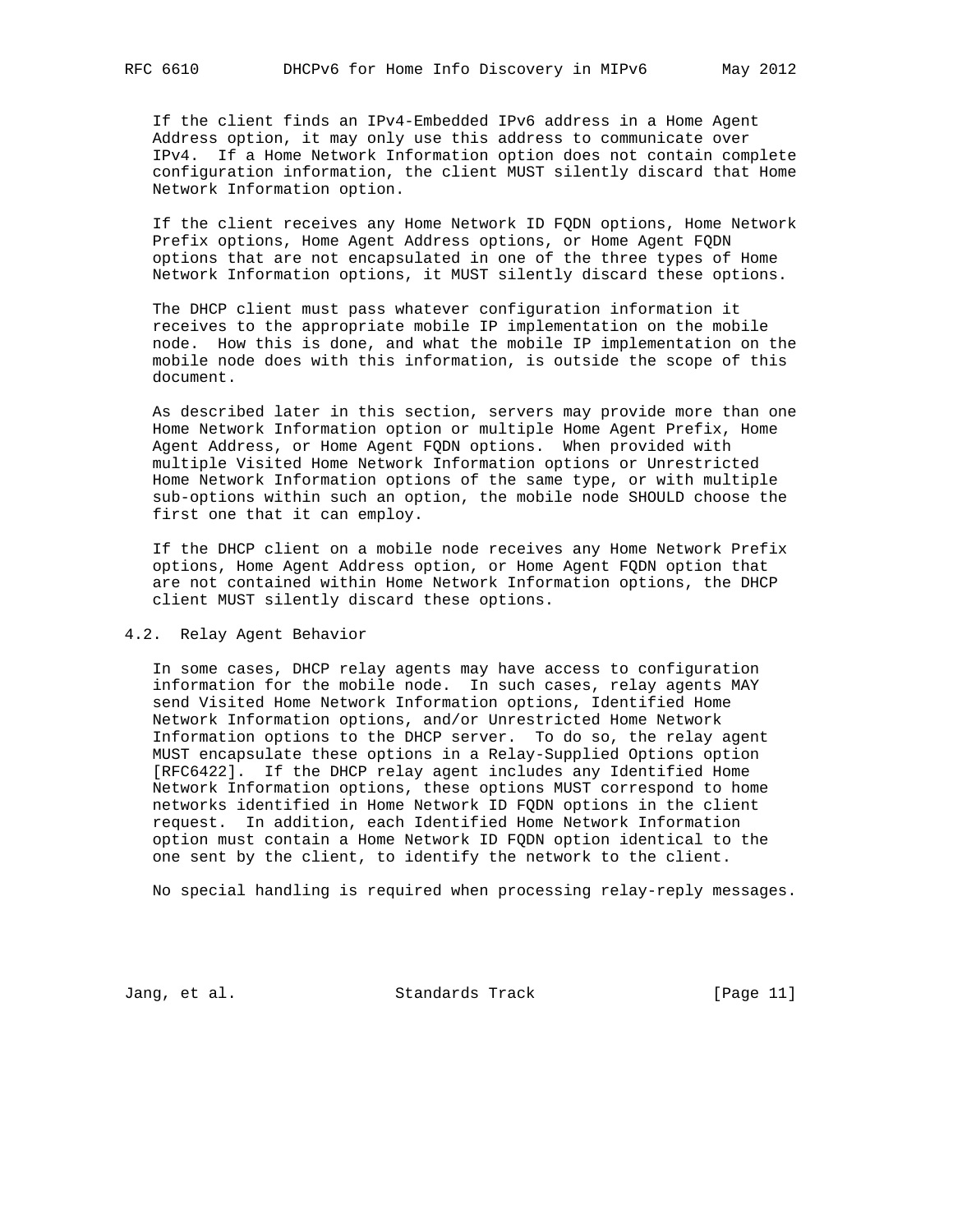## 4.3. DHCP Server Behavior

 Generally, DHCP servers can simply be configured with Visited Home Network Information options, Identified Home Network Information options, and Unrestricted Home Network Information options. In the case of Visited Home Network Information options and Unrestricted Home Network Information options, which clients get what options depends on operator configuration.

 A DHCP server MAY maintain a table of Home Network ID FQDNs. For each such FQDN, a server that maintains such a table SHOULD include an Identified Home Network Information option. Such a server would look up the FQDN from any Home Network ID FQDN options provided by the client in its table, and for each match, include the Identified Home Network Information option configured in the table entry for that FQDN.

 If a DHCP server does not implement the Home Network ID FQDN table, or some similar functionality, it is an error for the operator to configure it with any Identified Home Network Information options. These options could be erroneously forwarded to the client, which would have no use for them, and is required to discard them.

 DHCP servers that implement the Home Network ID FQDN table must, when sending an Identified Home Network Information option to the client, include a Home Network ID option within the Identified Home Network Information option that identifies the home network for which configuration information is being sent.

 Aside from the Home Network ID FQDN table, the actual behavior of the DHCP server with respect to MIPv6 configuration is simply in accordance with the DHCPv6 protocol specification [RFC3315] and depends on operator configuration. No special processing is required for Visited Home Network Information options or Unrestricted Home Network Information options.

4.4. Home Agent Discovery Using a Network Access Server

 [RFC5447] describes the complete procedure for home agent assignment among the mobile node, NAS (Network Access Server), DHCP, and Authentication, Authorization, and Accounting (AAA) entities for the bootstrapping procedure in the integrated scenario.

 A NAS is assumed to be co-located with a DHCP relay agent or a DHCP server in this solution. In a network where the NAS is not co-located with a DHCP relay or a server, the server may not be provided with the home network information from the NAS; therefore,

Jang, et al. Standards Track [Page 12]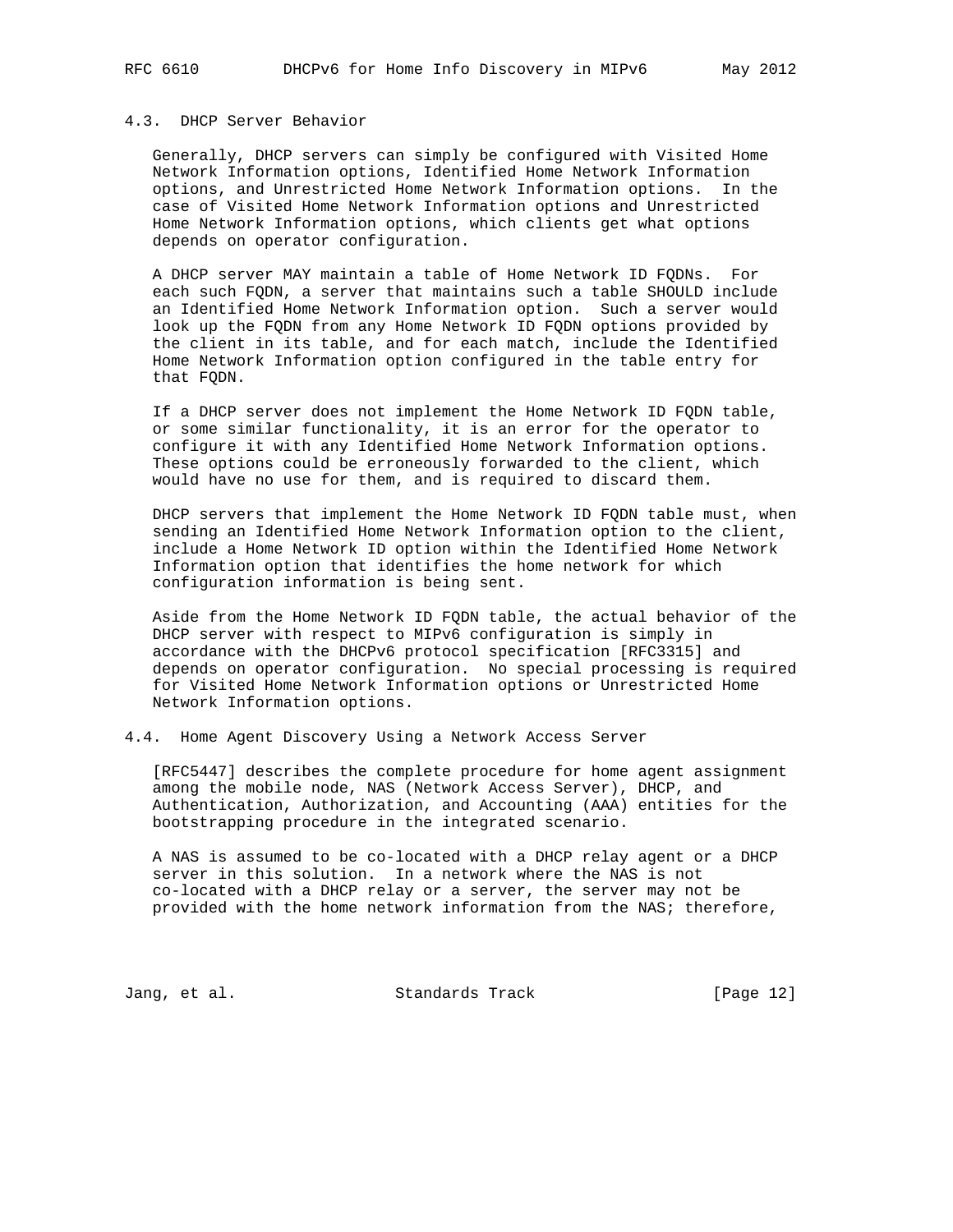it may either fail to provide information or provide home information that has been pre-configured by the administrator or that is acquired through a mechanism that is not described in this document.

5. Security Considerations

 Secure delivery of home agent and home network information from a DHCP server to the mobile node (DHCP client) relies on the same security as DHCP. The particular option defined in this document does not have additional impact on DHCP security.

 Aside from the DHCP client-to-server interaction, an operator must also ensure secure delivery of mobile IP information to the DHCP server. This is outside the scope of DHCP and the newly defined options.

 The mechanisms in this specification could be used by attackers to learn the addresses of home agents in the home network or to feed incorrect information to mobile nodes.

 The ability to learn addresses of nodes may be useful to attackers because brute-force scanning of the address space is not practical with IPv6. Thus, they could benefit from any means that make mapping the networks easier. For example, if a security threat targeted at routers or even home agents is discovered, having a simple mechanism to easily find out possible targets may prove to be an additional security risk.

 Apart from discovering the address(es) of home agents, attackers will not be able to learn much from this information, and mobile nodes cannot be tricked into using wrong home agents, as the actual communication with the home agents employs mutual authentication.

 The mechanisms from this specification may also leak interesting information about network topology and prefixes to attackers, and where there is no security to protect DHCP, even modify this information. Again, the mobile nodes and home agents employ end-to end security when they communicate with each other. The authentic source of all information is that communication, not the information from DHCP.

 However, attacks against the information carried in DHCP may lead to denial of service if mobile nodes are unable to connect to any home agent, or choose a home agent that is not the most preferred one.

Jang, et al. Standards Track [Page 13]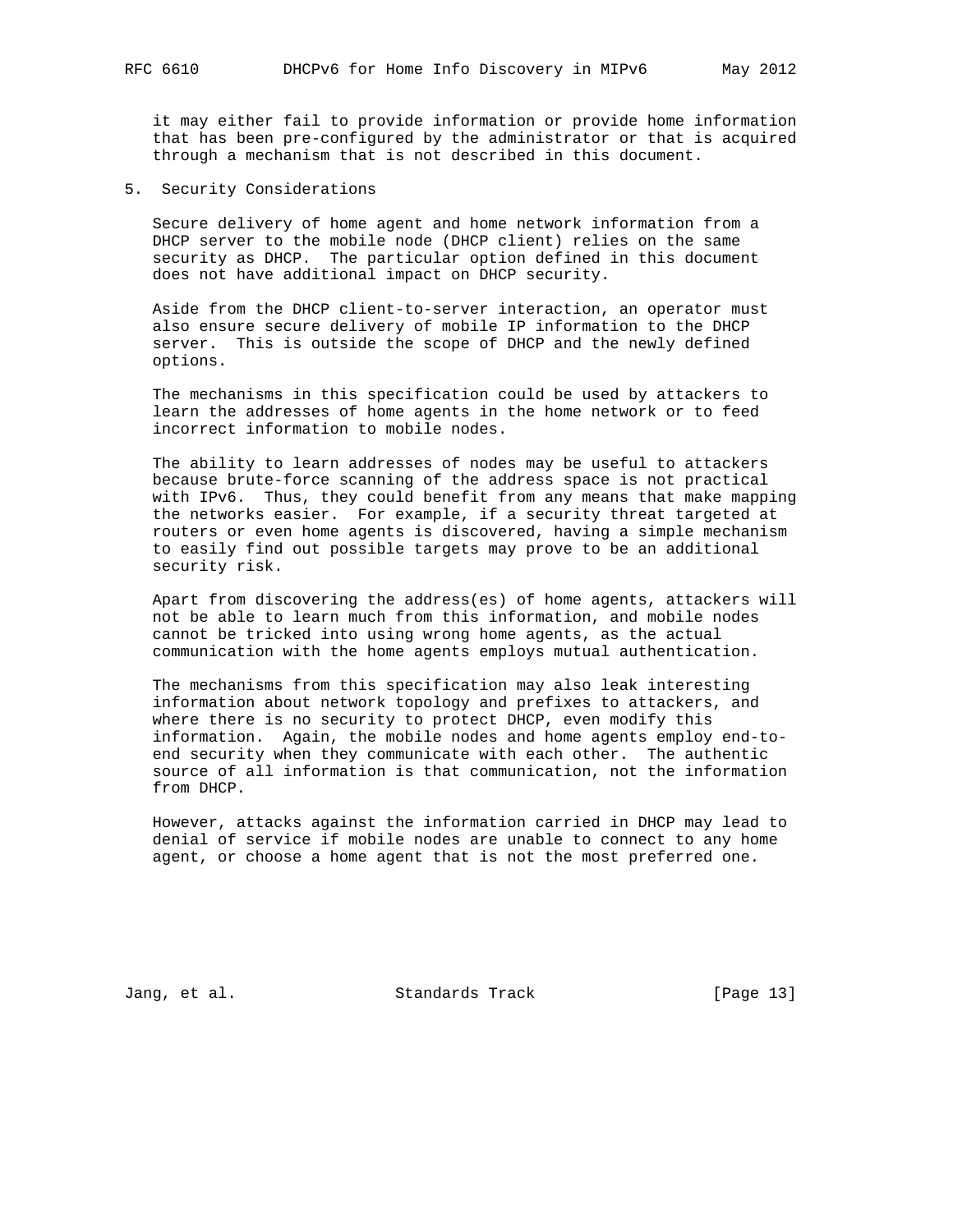6. IANA Considerations

 IANA has assigned the following new DHCPv6 Option Codes in the registry maintained in

http://www.iana.org/assignments/dhcpv6-parameters:

- 49: OPTION\_MIP6\_HNIDF for the Home Network ID FQDN option
- 50: OPTION\_MIP6\_VDINF for the Visited Home Network Information option
- 69: OPTION\_MIP6\_IDINF for the Identified Home Network Information option
- 70: OPTION\_MIP6\_UDINF for the Unrestricted Home Network Information option
- 71: OPTION\_MIP6\_HNP for the Home Network Prefix option
- 72: OPTION\_MIP6\_HAA for the Home Agent Address option
- 73: OPTION\_MIP6\_HAF for the Home Agent FQDN option
- 7. Acknowledgments

 The authors would like to thank Kilian Weniger, Domagoj Premec, Basavaraj Patil, Vijay Devarapalli, Gerardo Giaretta, Bernie Volz, David W. Hankins, Behcet Sarikaya, Vidya Narayanan, Francis Dupont, Sam Weiler, Jari Arkko, Alfred Hoenes, Suresh Krishnan, and Miguel A. Diaz for their valuable feedback.

- 8. References
- 8.1. Normative References
	- [RFC1035] Mockapetris, P., "Domain names implementation and specification", STD 13, RFC 1035, November 1987.
	- [RFC2119] Bradner, S., "Key words for use in RFCs to Indicate Requirement Levels", BCP 14, RFC 2119, March 1997.
	- [RFC3315] Droms, R., Bound, J., Volz, B., Lemon, T., Perkins, C., and M. Carney, "Dynamic Host Configuration Protocol for IPv6 (DHCPv6)", RFC 3315, July 2003.
	- [RFC3736] Droms, R., "Stateless Dynamic Host Configuration Protocol (DHCP) Service for IPv6", RFC 3736, April 2004.

|  | Jang, et al. | Standards Track | [Page $14$ ] |
|--|--------------|-----------------|--------------|
|--|--------------|-----------------|--------------|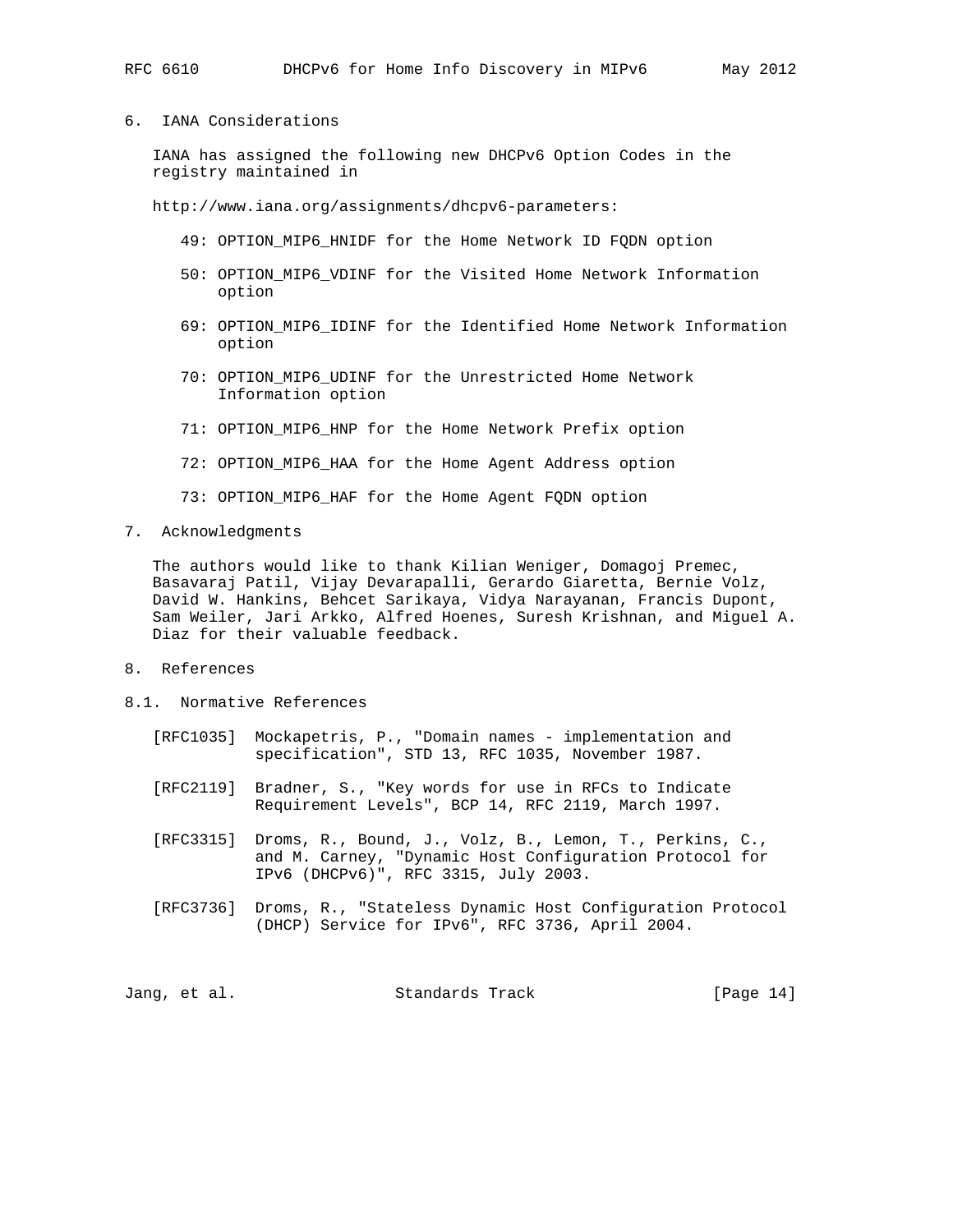- [RFC4282] Aboba, B., Beadles, M., Arkko, J., and P. Eronen, "The Network Access Identifier", RFC 4282, December 2005.
- [RFC5555] Soliman, H., "Mobile IPv6 Support for Dual Stack Hosts and Routers", RFC 5555, June 2009.
- [RFC6052] Bao, C., Huitema, C., Bagnulo, M., Boucadair, M., and X. Li, "IPv6 Addressing of IPv4/IPv6 Translators", RFC 6052, October 2010.
- [RFC6275] Perkins, C., Johnson, D., and J. Arkko, "Mobility Support in IPv6", RFC 6275, July 2011.
- [RFC6422] Lemon, T. and Q. Wu, "Relay-Supplied DHCP Options", RFC 6422, December 2011.
- 8.2. Informative References
	- [RFC3753] Manner, J. and M. Kojo, "Mobility Related Terminology", RFC 3753, June 2004.
	- [RFC4640] Patel, A. and G. Giaretta, "Problem Statement for bootstrapping Mobile IPv6 (MIPv6)", RFC 4640, September 2006.
	- [RFC5380] Soliman, H., Castelluccia, C., ElMalki, K., and L. Bellier, "Hierarchical Mobile IPv6 (HMIPv6) Mobility Management", RFC 5380, October 2008.
	- [RFC5447] Korhonen, J., Bournelle, J., Tschofenig, H., Perkins, C., and K. Chowdhury, "Diameter Mobile IPv6: Support for Network Access Server to Diameter Server Interaction", RFC 5447, February 2009.

Jang, et al. Standards Track [Page 15]